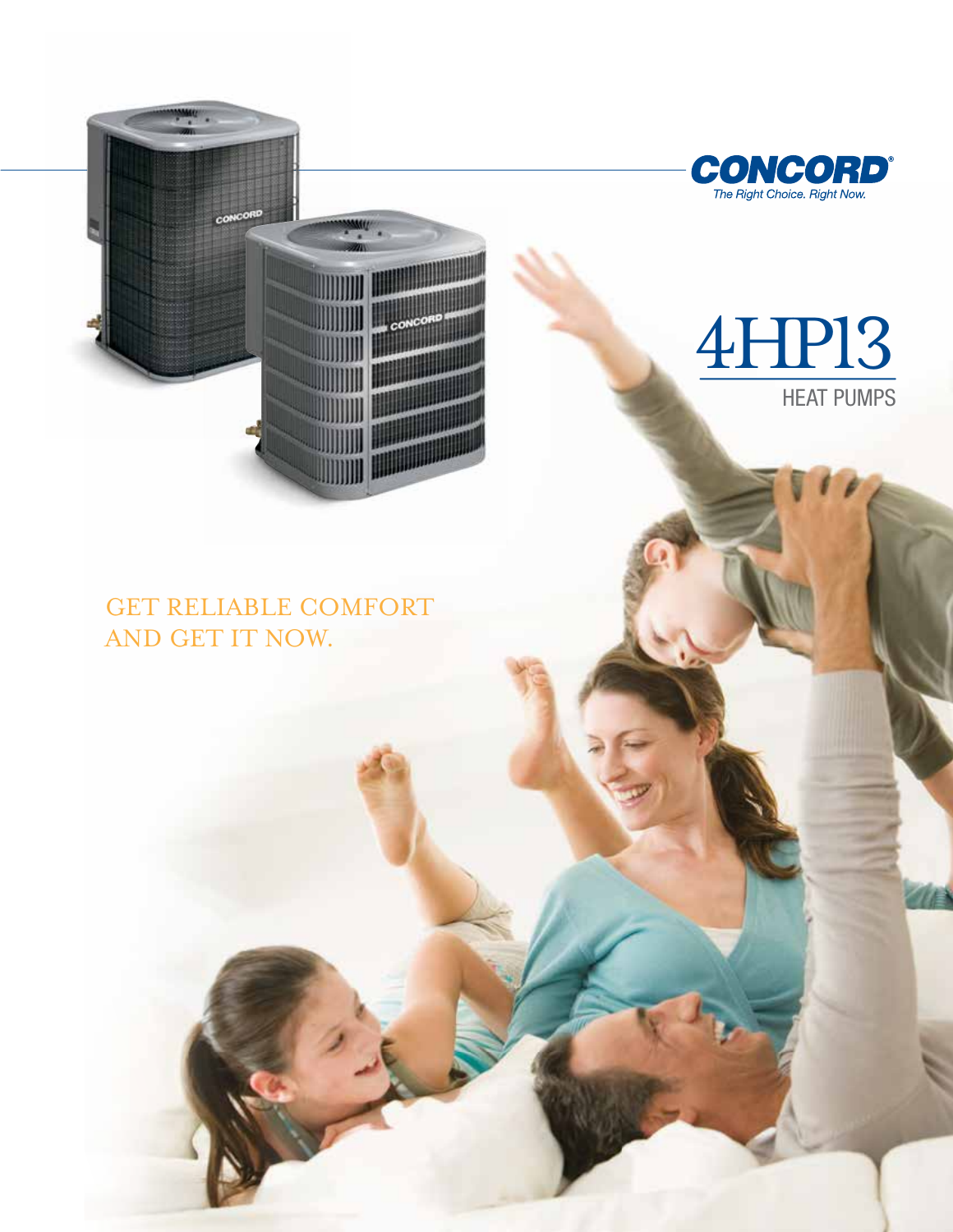## A reliable choice is always THE RIGHT CHOICE.

What makes the Concord™ 4HP13 heat pump the perfect choice is the decision you don't have to worry about. You don't have to choose between reliability and affordability. With Concord, you get the best of both worlds—right now and for many years to come.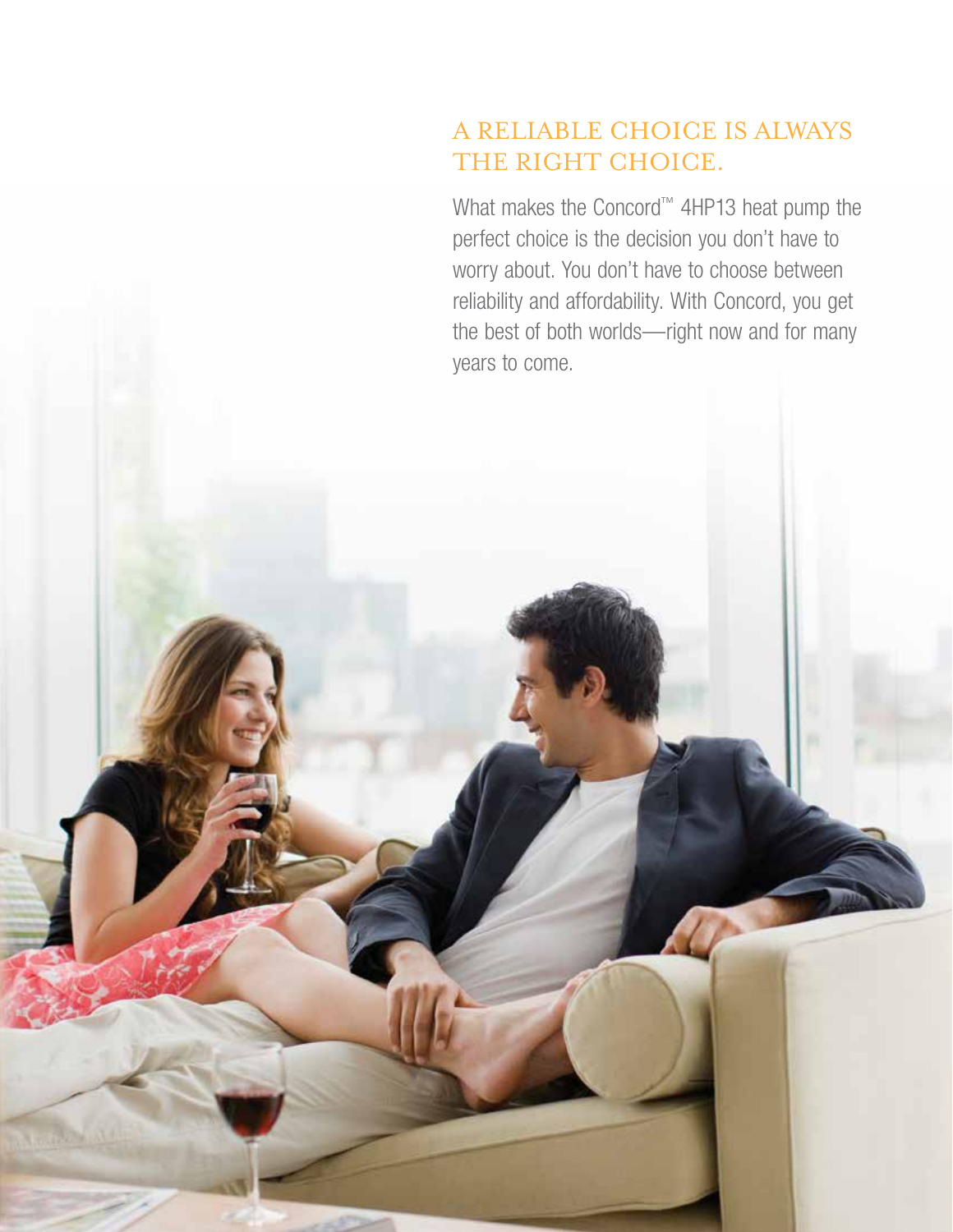

## Some decisions are tough. This one isn't.

When you consider Concord systems, quality and value are givens. You're getting peace of mind with great features and smart designs that squeeze more efficiency out of every energy dollar. And best of all, you get it right now.

### Designed for comfort all the way through.

Every Concord 4HP13 is built to enhance your home in every way, so you'll find quality components like a reliable scroll compressor and protective, rugged cabinet. Each of the units is factory tested to ensure your heat pump works exactly as it should.

### Energy savings.

Rated at up to 13 SEER (Seasonal Energy Efficiency Ratio) and 7.7 HSPF (Heating Seasonal Performance Factor), you can expect the 4HP13 to run efficiently in any weather. No matter what's going on outside your home, you can count on it to keep you comfortable.

#### Over the years, a hardworking Concord heat pump can save you hundreds of dollars on utility bills.



*U.S. Average Five-Year Electric Cumulative Energy Savings for High-Efficiency 13 SEER Air Conditioners vs. 10 SEER. Energy Efficiency and renewable Energy Network, U.S. Department of Energy. The U.S. national average is used for electricity consumption. Actual cost savings may vary depending on personal lifestyle, system settings, equipment maintenance, local climate, actual construction, installation of equipment and duct system, hours of operation and local utility rates. This information is intended as an example for comparison purposes only.*

#### Choose the outdoor unit with an "inside voice."

For the right balance of peace of mind and peace and quiet, the 4HP13 automatically shifts to defrost mode without making any excessive noise. This kind of smooth and reliable performance speaks volumes about why a Concord choice is the smart choice.